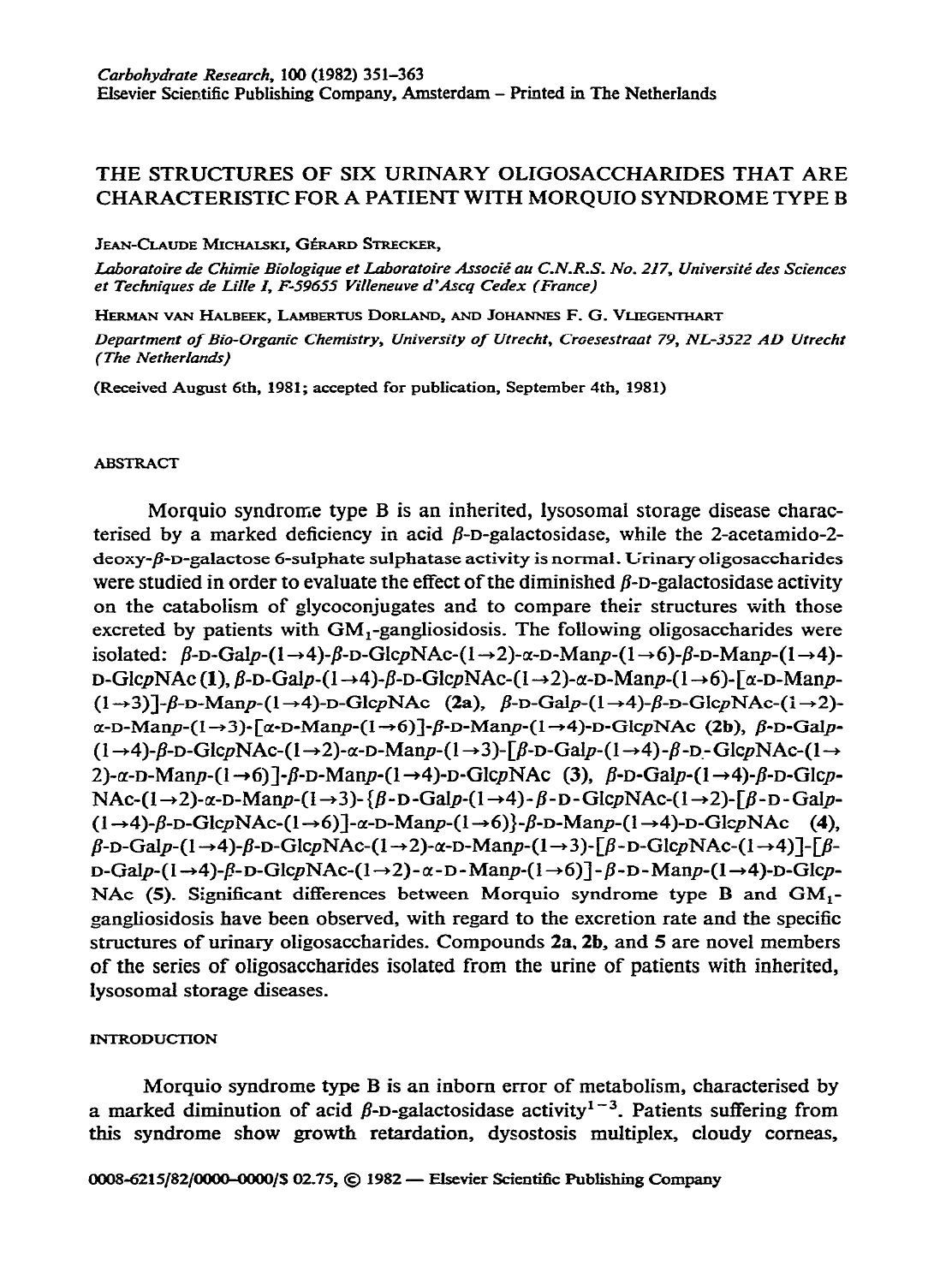odontoiid anomalies, and excessive excretion of keratan sulphate. Growth retardation and skeletal dysplasia are less severe than for Morquio syndrome type A, which is caused by the deficiency of 2-acetamido-2-deoxy- $\beta$ -D-galactose 6-sulphate sulpha $tase<sup>4-6</sup>$ . The absence of any psychomotoric abnormalities and the presence of normal intelligence allow an easy differentiation from  $GM_1$ -gangliosidosis, which is caused by a virtually complete deficiency of  $\beta$ -D-galactosidase<sup>7</sup>.

The lysosomal deficiency of  $\beta$ -D-galactosidase leads to the accumulation of oligosaccharides in the urine of patients with IMorquio syndrome type B or GM, gangliosidosis. Such oligosaccharides have a D-galactosyl group at the non-reducing end. We now report on six oligosaccharides isolated from the urine of a patient with Morquio syndrome type B. The oligosaccharides were characterised in order to evaluate the effect of the diminished  $\beta$ -D-galactosidase activity on the catabolism of glycoconjugates, and to compare their structures with those known to be excreted by patients suffering from  $GM_1$ -gangliosidosis.

## **EXPERIMENTAL**

*Materials.* — The urine sample was kindly provided by Dr. E. Paschke, and collected from patient R.E. of ref. 3.

*Fractionation of urinary oligosaccharides.* - Urine (5 L) was demineralised on a column  $(5 \times 40 \text{ cm})$  of charcoal–Celite. After washing with water  $(5 \text{ L})$ , the carbohydrate material was eluted with  $50\%$  ethanol (5 L). The ethanolic solution was evaporated to dryness under reduced pressure, and the residue dissolved in water (200 mL). GIycopeptides and sialyl-oligosaccharides were removed by using columns  $(2 \times 20 \text{ cm})$  of Dowex 50-X2 (200-400 mesh; H<sup>+</sup>) and Dowex 1-X2 (200-400 mesh; HCO<sub>7</sub>) resins. The neutral effluent was then fractionated on a column ( $2 \times 20$  cm) of charcoal-Celite by elution with a discontinuous gradient of ethanol in water  $(1.5 \rightarrow 18\%)$ . The oligosaccharides present in the various fractions were isolated by preparative paper chromatography, and analysed.

*Analytical procedwes. -* Descending paper chromatography was performed on Whatman No. 3 paper with pyridine-ethyl acetate-acetic acid-water  $(5:5:1:3)$ and detection by the aniline oxalate reagent<sup>8</sup>.

The molar ratios of hexoses and N-acetylhexosamines were determined by g.l.c. of the trifluoroacetyl derivatives, obtained<sup>9</sup> after methanolysis of oligosaccharides (methanol- $0.5M$  HCl, 24 h, 80 $^{\circ}$ ).

*Methylation analysis.* - Oligosaccharides were reduced with NaBD<sub>4</sub>, methylated<sup>10</sup>, and methanolysed (methanol-0.5M HCI). The partially methylated methyl glycosides were acetylated" (pyridine-acetic anhydride, 1: 1; 0.2 mL), and the products were analysed by g-I-c.-m-s. (Riber, model 10-10, Rueil-Malmaison, France), using a capillary column (0.35 mm  $\times$  60 m) coated with OV-101 or Carbowax 20-M (temperature programme,  $100 \rightarrow 220^{\circ}$ , at  $4^{\circ}/\text{min}$ ).

 $^{1}H$ -N.m.r. spectroscopy (500 MHz).  $-$  A Bruker WM-500 spectrometer, operating in the Fourier-transform mode, was used. Resolution enhancement of the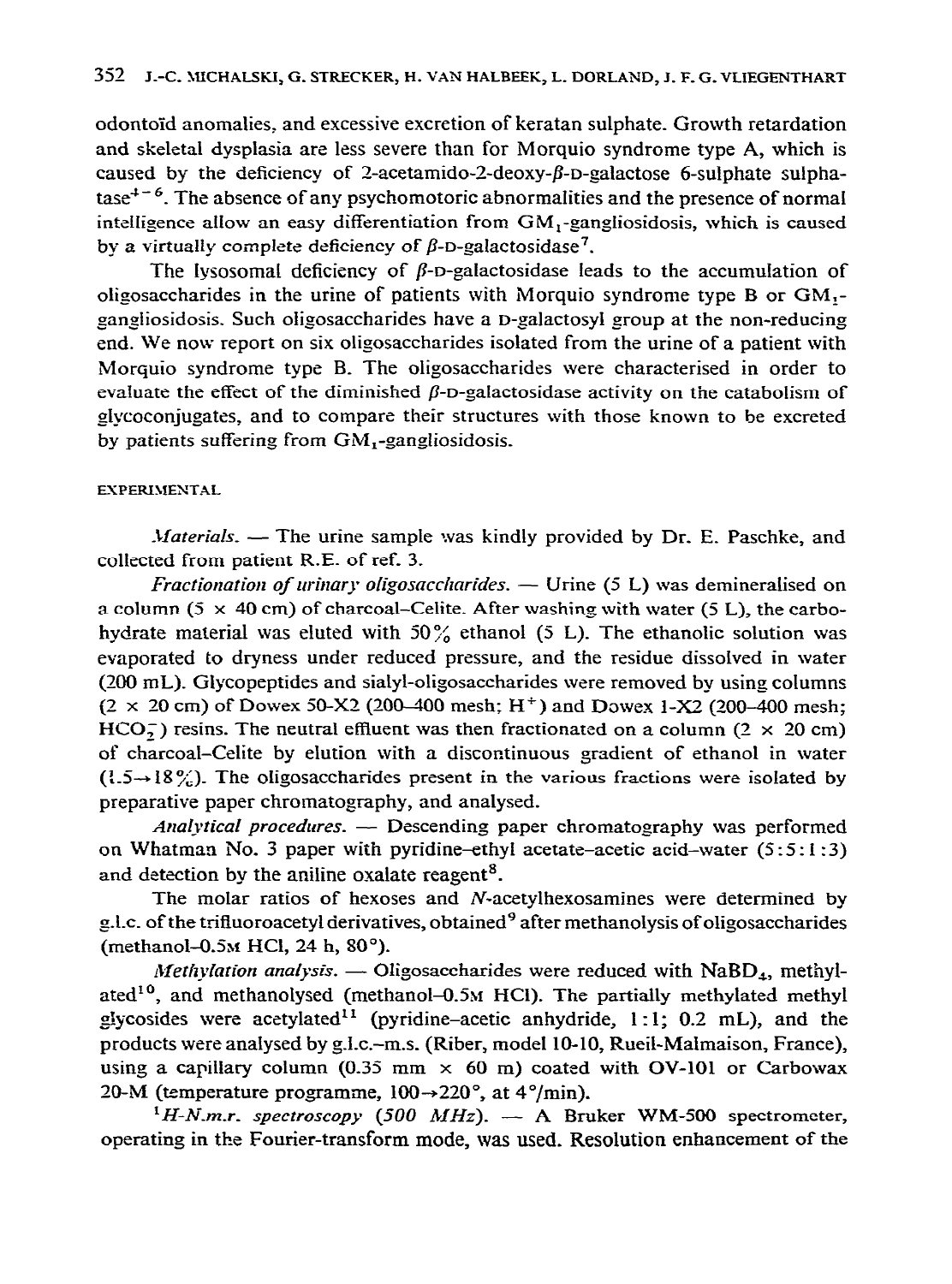spectra was achieved by Lorentzian *to* Gaussian transformation from quadrature phase detection, according to  $Ernst<sup>12</sup>$ . Before analysis, the oligosaccharides were treated five times with D<sub>2</sub>O with intermediate lyophilisation, *finally using 99.96%*  $D_2O$  (Aldrich). The probe temperature was 27°. The chemical shifts ( $\delta$ ) are expressed in p-p-m\_ downfield from internal sodium 4,4-dimethyl-4-silapentane-I-sulphonate (DSS), but were actually measured by reference to internal acetone ( $\delta$  2.225) with an accuracy of 0.001 p.p.m.

#### **RESULTS**

*Isolation and purification of oligosaccharides.* - In Fig. 1, the stained paper chromatogram of oligosaccharides eluted from the charcoal-Celite column by a discontinuous gradient of aqueous ethanol is depicted. Of the numerous oligosaccharides, 1-5 are characteristic for Morquio syndrome type B, whereas the other compounds are generally present in the urine of individuals with secretor phenotype<sup>13</sup>. Oligosaccharides 1–5 were isolated and purified by preparative paper chromatography.

*Structure determination of 1-5.* - The main characteristics of 1-5 are given in Table I. The sugar compositions suggest that they are products of the catabolism



Fig. 1. Paper chromatogram of urinary oligosaccharides **from a patient with Morquio syndrome type B, eluted from a charcoaI-CeJite column with a discontinuous gradient of aqueous ethanol**   $(1.5 \rightarrow 18\%)$ . Standards: Lac, lactose; Glc, *p*-glucose.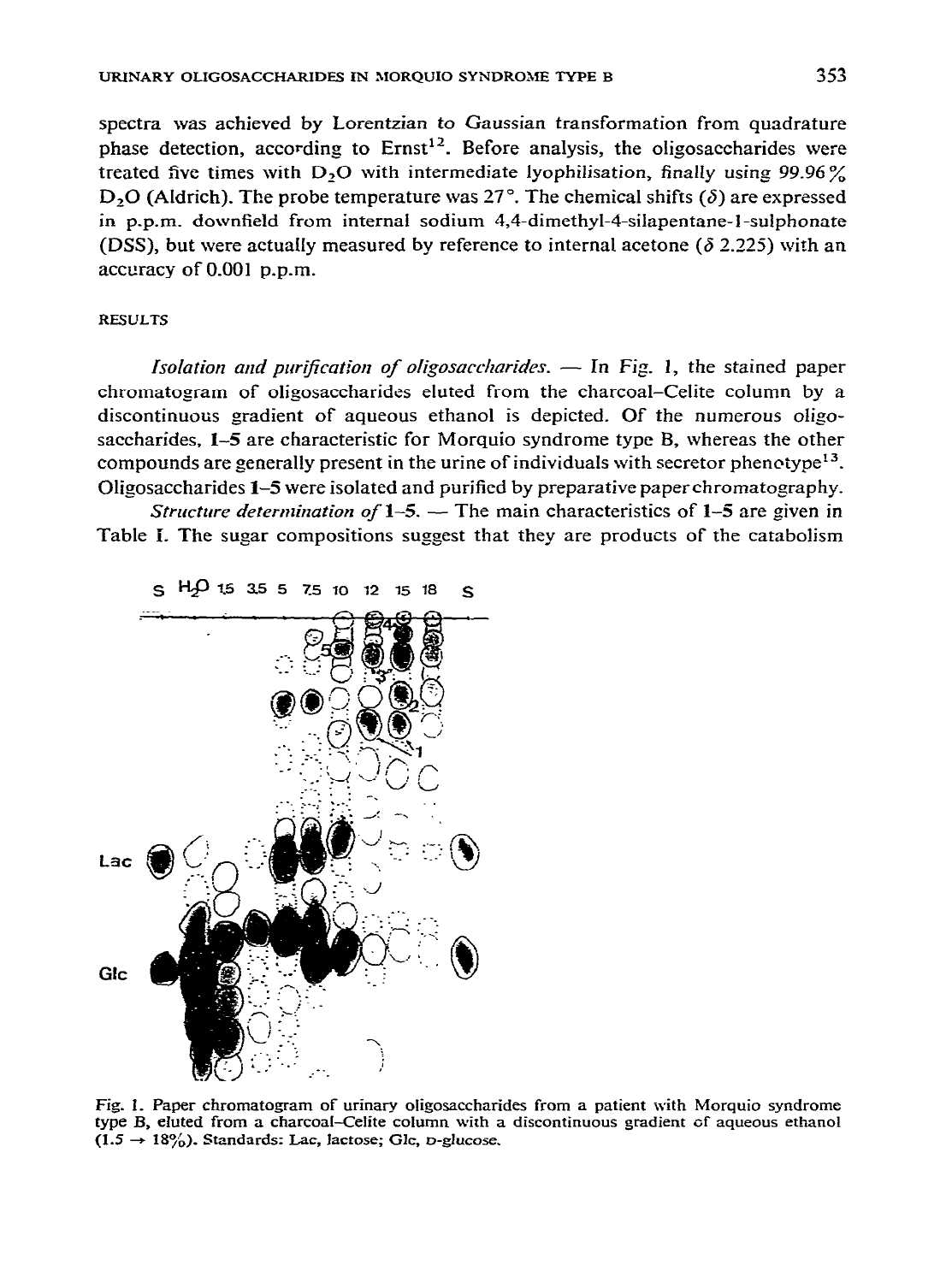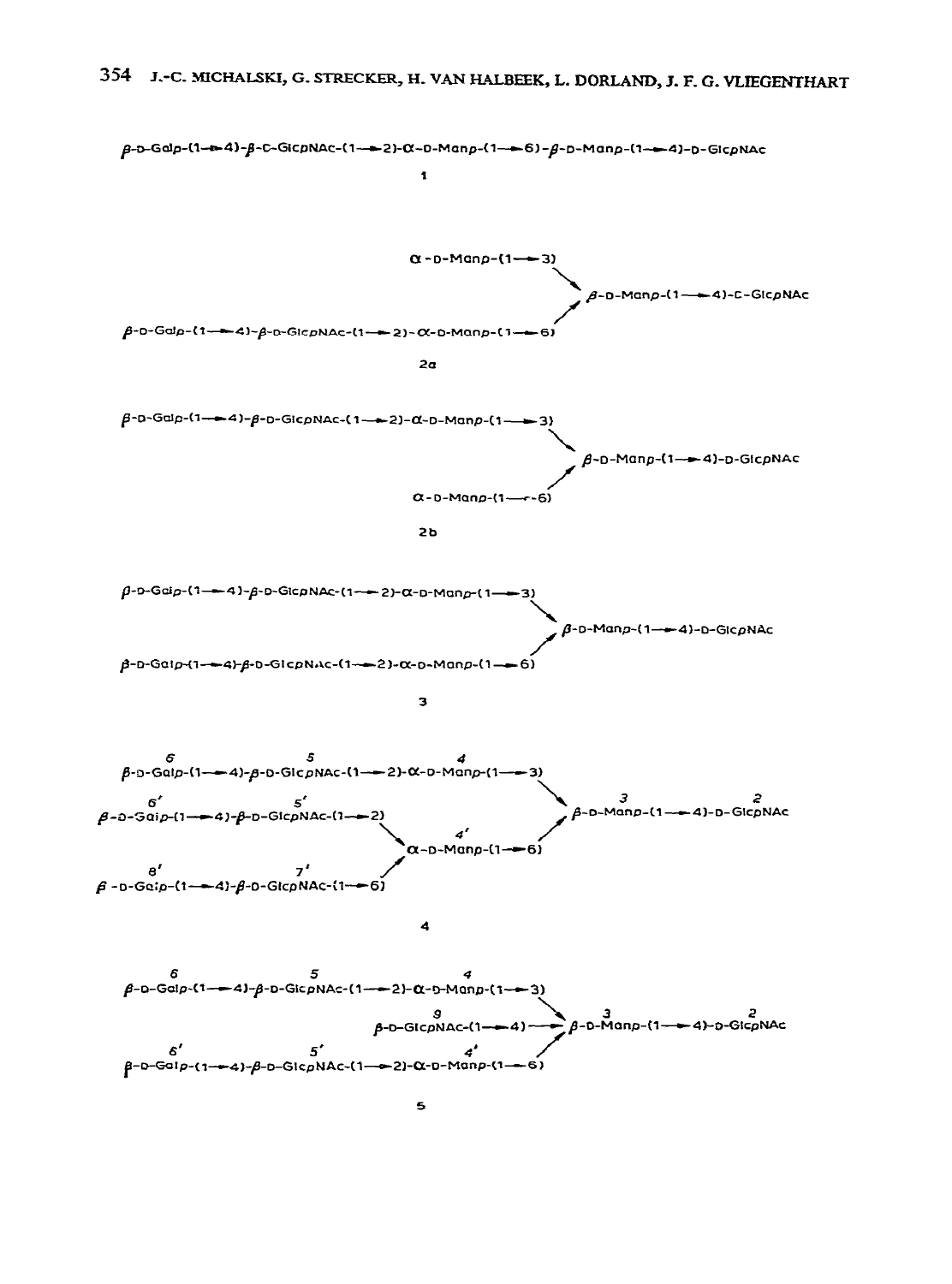

Fig. 2. G.I.c. analysis of partially methylated monosaccharide derivatives present in the methanolysates of the permethylated, reduced oligosaccharides 1-5: 1, 2,3,4,6-tetra-O-Me-Man; 2, 2,3,4,6tetra-O-Me-Gal; 3, 3,4,6-tri-O-Me-Man; 4, 2,3,4-tri-O-Me-Man; 5, 3,4-di-O-Me-Man; 6, 2,4-di-O-Me-Man; 7, 1,3,5,6-tetra-O-Me-GlcN(Me)Ac-itol; 8, 3,6-di-O-Me-Glc(Me)Ac; 9, 3,4,6-tri-O-Me-GlcN(Me)Ac; 10, 2-O-Me-Man. For oligosaccharides 1-4: capillary column (0.35 mm  $\times$  60 m) coated with Carbowax 20-M; for 5: capillary column (0.35 mm  $\times$  60 m) coated with OV-101. Temperature 100  $\rightarrow$  220°, at 4°/min.

## **TABLE I**

ABUNDANCE AND MOLAR COMPOSITION OF THE OLIGOSACCHARIDES ISOLATED FROM THE URINE OF A PATIENT WITH MORQUIO SYNDROME TYPE B

| Oligosaccharide | Amount<br>(mg/L) | Molar ratios <sup>a</sup> |      |     |  |  |
|-----------------|------------------|---------------------------|------|-----|--|--|
|                 |                  | GlcNAc                    | Gal  | Man |  |  |
| 1               | 10               | 1.92                      | 0.95 | 2.0 |  |  |
| $\mathbf{z}$    | 8                | 2.11                      | 0.94 | 3.0 |  |  |
| 3               | 30               | 3.05                      | 1.94 | 3.0 |  |  |
| 4               | 12               | 4.07                      | 3.04 | 3.0 |  |  |
| 5               | 2.5              | 3.77                      | 2.01 | 3.0 |  |  |

<sup>a</sup>Based upon 2 or 3 mol of mannose/mol of oligosaccharide.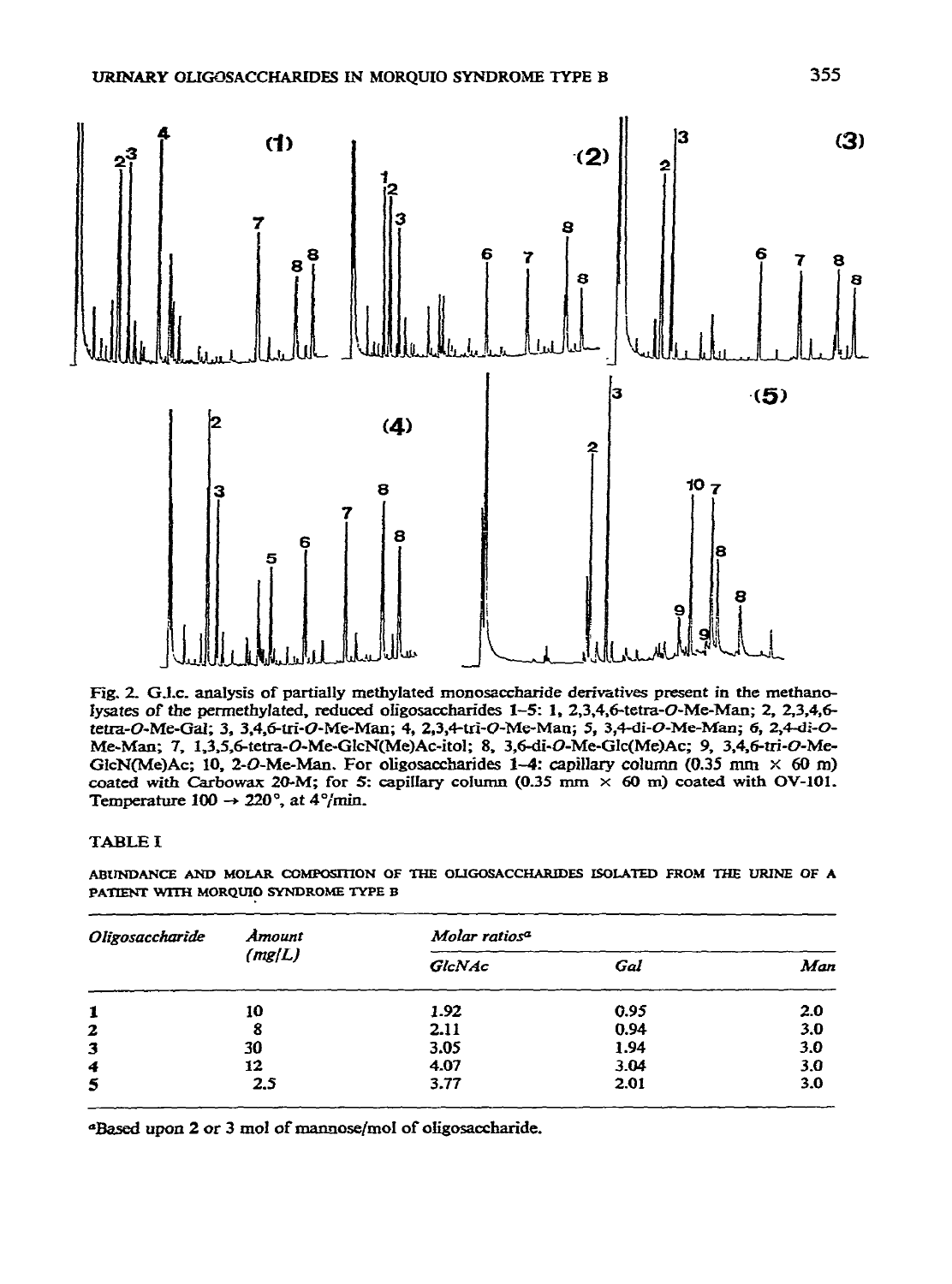#### **TABLE II**

MOLAR RATIOS OF PARTIALLY METHYLATED MONOSACCHARIDES PRESENT IN THE METHANOLYSATES OF THE PERMETHYLATED, REDUCED OLIGOSACCHARIDES FROM THE URINE OF A PATIENT WITH MORQUIO SYNDROME TYPE 3

| Partially methylated monosaccharide | Oligosaccharide |      |      |      |      |      |
|-------------------------------------|-----------------|------|------|------|------|------|
|                                     |                 |      | 2    | з    | 4    | 5    |
| $2.3.4.6$ -Tetra- $O$ -Me-Man       | $(1)^a$         |      | 0.92 |      |      |      |
| $2.3.4.6$ -Tetra-O-Me-Gal           | (2)             | 1.15 | 1.12 | 1.95 | 2.85 | 1.98 |
| $3.4.6$ -Tri-O-Me-Ma $\cdot$        | (3)             | 0.87 | 0.88 | 1.90 | 0.84 | 1.97 |
| 2.3.4-Tri-O-Me-Man                  | (4)             | 1.07 |      |      |      |      |
| $3,4$ -Di-O-Mc-Man                  | (5)             |      |      |      | 0.82 |      |
| $2.4-Di-O-Me-Man$                   | (6)             | ---  | 1.02 | 1.02 | 0.90 |      |
| 1.3.5.6-Tetra-O-Me-GlcN(Me)Ac-itol  | $(7)^{b}$       | 1.00 | 1.00 | 1.00 | 1.00 | 1.00 |
| 3,6-Di-O-Me-GlcN(Me)Ac              | (8)             | 1.16 | 1.34 | 1.65 | 2.60 | 1.62 |
| 3,4,6-Tri-O-Me-GlcN(Me)Ac           | (9)             | ---  |      |      |      | 0.71 |
| $2-O-Me-Man$                        | (10)            |      |      |      |      | 1.05 |

<sup>a</sup>The numbers in brackets refer to the designation of the partially methylated monosaccharides in Fig. 2. <sup>b</sup>The molar ratios were determined on the basis of one residue of 1.3.5.6-tetra-O-Me-GlcN-(Me)Ac-itol.

of N-glycosylproteins. The results of qualitative g.l.c. analysis of the partially methylated methyl glycosides, obtained by methylation analysis of 1–5, are shown in Fig. 2. and the molar ratios are summarised in Table II. The relevant <sup>1</sup>H-n.m.r. data, namely the chemical shifts of the structural reporter-groups<sup>14</sup> of the constituent monosaccharides, for 1-5 are compiled in Table III.

Oligosaccharide 1. - The methylation studies (Table II) in combination with the molar carbohydrate composition (Table I) demonstrate that 1 contains a terminal Gal residue, whereas all of the other constituent monosaccharides are mono-substituted. Therefore, 1 is a linear pentasaccharide. The 500-MHz, <sup>1</sup>H-n.m.r. spectrum of 1 reveals the complete sequence of the monosaccharides and the configurations of their glycosidic linkages.

The spectrum shows the characteristic features of an N-acetyl-lactosaminictype oligosaccharide, derived from a carbohydrate unit N-glycosylically linked to asparagine of a glycoprotein. As usual for reducing oligosaccharides of this type, terminating in a 4-substituted GlcNAc residue, denoted GlcNAc-2 (for the numbering system of sugars residues, see ref. 15), the n.m.r. spectrum of 1 is a superposition of the subspectra of the two anomers containing the  $\alpha$  and  $\beta$  forms of GlcpNAc-2<sup>14,16</sup>. In D<sub>2</sub>O solution at room temperature, these anomers occur in a ratio of  $\sim$ 2:1, as deduced from the intensity ratio of the GlcNAc-2 H-1 signals at  $\delta$  5.216 and 4.726, and also from the *N*-acetyl signals of this residue at  $\delta$  2.063 and 2.059.

A  $\beta$ -Man residue (Man-3) is (1  $\rightarrow$ 4)-linked to GlcNAc-2. Man-3 is characterised by the chemical shifts (Table III) and the shapes of its H-1 and H-2 signals, together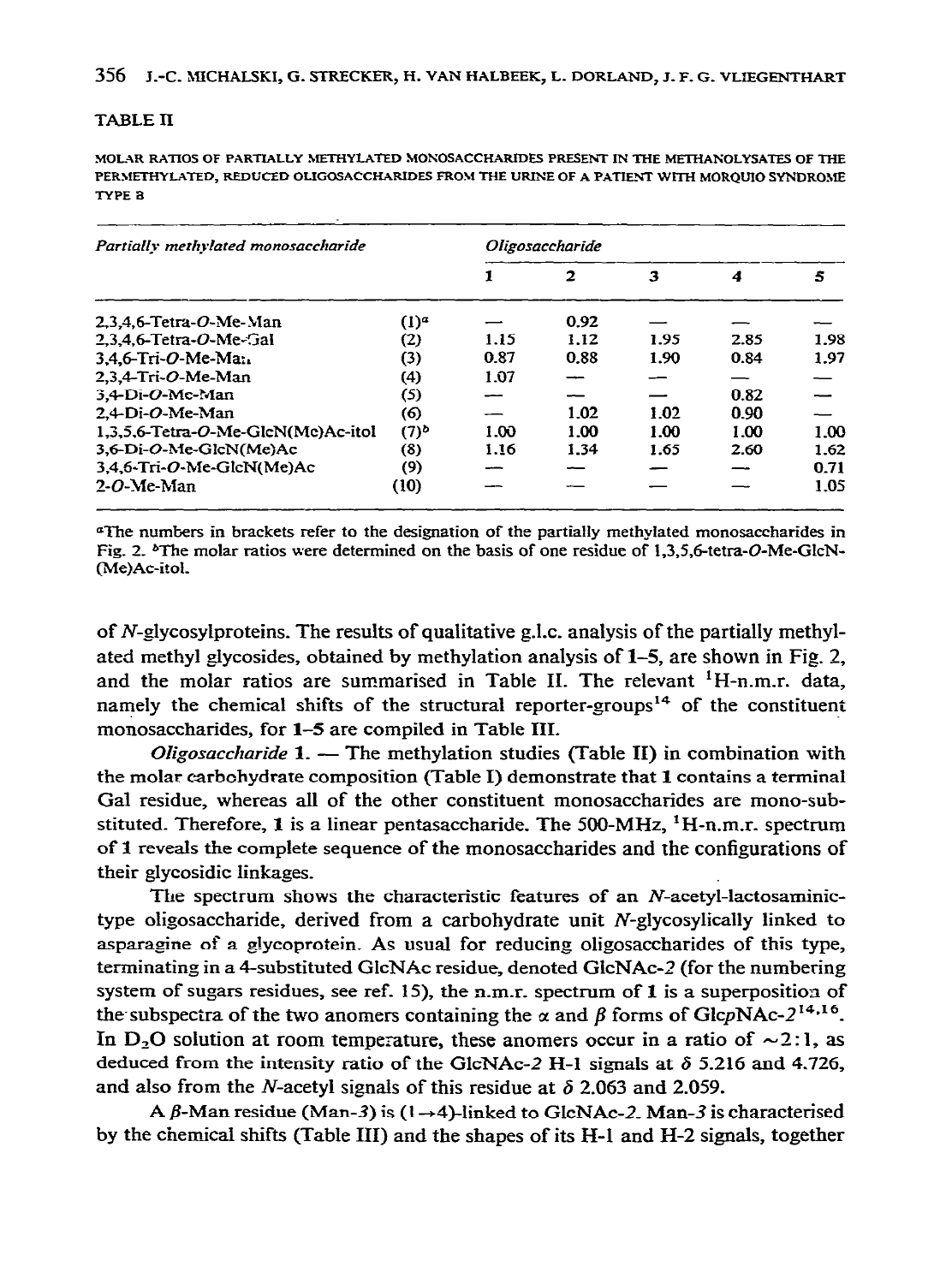#### **TABLE III**

<sup>1</sup>H-CHEMICAL SHIFTS OF STRUCTURAL REPORTER-GROUPS OF CONSTITUENT MONOSACCHARIDES FOR SIX URINARY OLIGOSACCHARIDES, TYPICAL FOR A PATIENT WITH MORQUIO SYNDROME TYPE B.

| Reporter<br>group | Residue <sup>a</sup> | Oligosaccharide<br>anomer            | Chemical shift in oligosaccharide <sup>a</sup> |                |                          |                |                |                |
|-------------------|----------------------|--------------------------------------|------------------------------------------------|----------------|--------------------------|----------------|----------------|----------------|
|                   |                      |                                      | 1                                              | 2a             | 2 <sub>b</sub>           | 3              | 4              | 5              |
| $H-1$ of          | GlcNAc-2             | $\pmb{\alpha}$                       | 5.216                                          | 5.213          | 5.213                    | 5.211          | 5.206          | 5.204          |
|                   |                      | β                                    | 4.726                                          | 4.725          | 4.725                    | 4.721          | 4.721          | 4.721          |
|                   | $Man-3$              | $\pmb{\alpha}$                       | 4.769                                          | 4.779          | 4.788                    | 4.775          | 4.776          | 4.704          |
|                   |                      | β                                    | 4.760                                          | 4.768          | 4.779                    | 4.765          | 4.770          | 4.686          |
|                   | $Man-4$              | $\pmb{\alpha}$<br>β                  |                                                | 5.106<br>5.102 | 5.122                    | 5.122<br>5.120 | 5.133<br>5.131 | 5.059<br>5.057 |
|                   | Man-4'               | $\pmb{\alpha}$<br>β                  | 4.920<br>4.923                                 | 4.925<br>4.929 | 4.920<br>4.925           | 4.926<br>4.929 | 4.874          | 5.008<br>5.020 |
|                   | GlcNAc-5             | $_{\alpha,\beta}$                    |                                                |                | 4.579                    | 4.582          | 4.585          | 4.583          |
|                   | GlcNAc-5'            | α<br>β                               | 4.582                                          | 4.583          |                          | 4.582          | 4.592          | 4.579<br>4.591 |
|                   | Gal-6                | $\alpha, \beta$                      |                                                |                | 4.467                    | 4.467          | 4.468          | 4.468          |
|                   | Gal-6'               | $\alpha$<br>β                        | 4.470<br>4.472                                 | 4.470<br>4.472 | —                        | 4.470<br>4.472 | 4.468<br>4.471 | 4.473<br>4.477 |
|                   | GlcNAc-7'<br>Gal-8'  | $_{\alpha,\beta}$<br>$\alpha, \beta$ |                                                |                |                          |                | 4.555<br>4.480 | —–             |
|                   | GlcNAc-9             | $\pmb{\alpha}$<br>β                  |                                                |                |                          |                |                | 4.466<br>4.468 |
| $H-2$ of          | $Man-3$              | $\pmb{\alpha}$                       | 4.089                                          | 4.263          | 4.263                    | 4.259          | 4.260          | 4.190          |
|                   |                      | β                                    | 4.079                                          | 4.253          | 4.253                    | 4.248          | 4.250          | 4.175          |
|                   | $Man-4$              | $\alpha, \beta$<br>$\alpha$          | 4.104                                          | 4.071          | 4.193                    | 4.192          | 4.200          | 4.258<br>4.148 |
|                   | $Man-4'$             | $\beta$                              | 4.107                                          | 4.112          | < 4.0                    | 4.113          | 4.098          | 4.142          |
| NAc of            | GlcNAc-2             | $\pmb{\alpha}$                       | 2.063                                          | 2.061          | 2.058                    | 2.060          | 2.059          | 2.064          |
|                   |                      | β                                    | 2.059                                          | 2.058          | 2.055                    | 2.057          | 2.056          | 2.060          |
|                   | GleNAc-5             | α, $β$                               |                                                |                | 2.052                    | 2.052          | 2.056          | 2.053          |
|                   | GleNAc-5'            | $\pmb{\alpha}$                       | 2.048                                          | 2.048          |                          | 2.048          | 2.043          | 2.044          |
|                   | GlcNAc-7'            | β                                    | 2.047                                          | 2.046          | $\overline{\phantom{0}}$ | 2.046          | 2.046<br>2.039 | 2.039          |
|                   | GlcNAc-9             | $\alpha, \beta$<br>$\alpha, \beta$   |                                                |                |                          |                |                | 2.064          |

"For complete structures and numbering of monosaccharide residues, see formulae,

with its  $J_{1,2}$  value of 1.0 Hz<sup>14,17</sup>. Both signals are doubled, because 1 is a mixture of anomers as confirmed by the 2:1 intensity ratio for each pair of resonances. From the chemical shift of H-2 of Man-3 ( $\delta \sim 4.08$ ), it can be concluded that this residue is mono-substituted at C-6 by an  $\alpha$ -Man residue, denoted Man-4' (H-1,  $\delta$  4.92;  $J_{1,2}$  1.5 Hz)<sup>14,18</sup>. Man-4' bears a  $\beta$ -GlcNAc residue (H-1,  $\delta$  4.582;  $J_{1,2}$  7.9 Hz) at C-2, as can be inferred from the chemical shift of H-2 of Man-4'  $(\delta 4.10)^{18}$ . The terminal Gal residue (H-1,  $\delta$  4.47;  $J_{1,2}$  7.8 Hz) is  $\beta$ -(1 $\rightarrow$ 4)-linked to GlcNAc, completing the N-acetyl-lactosamine residue 5'-6'. The H-1 and H-2 signals of Man-4',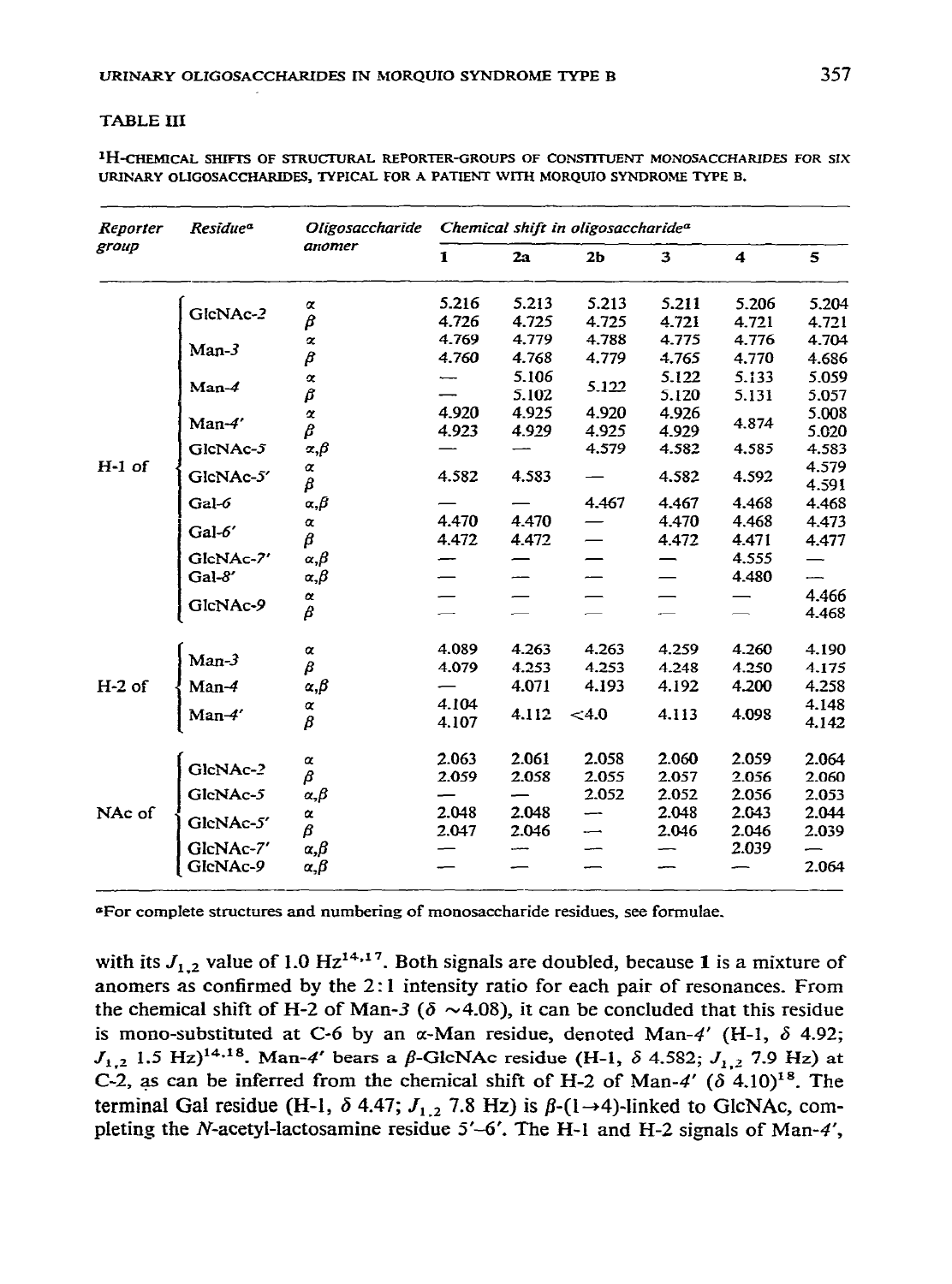

Fig. 3. Structural reporter-group regions of the resolution-enhanced, 500-MHz, <sup>1</sup>H-n.m.r. spectrum of the mixture of oligosaccharides 2a and 2h. The anomeric-proton signal designated by  $4n(\alpha)$  connotes H-1 of Man-4 in t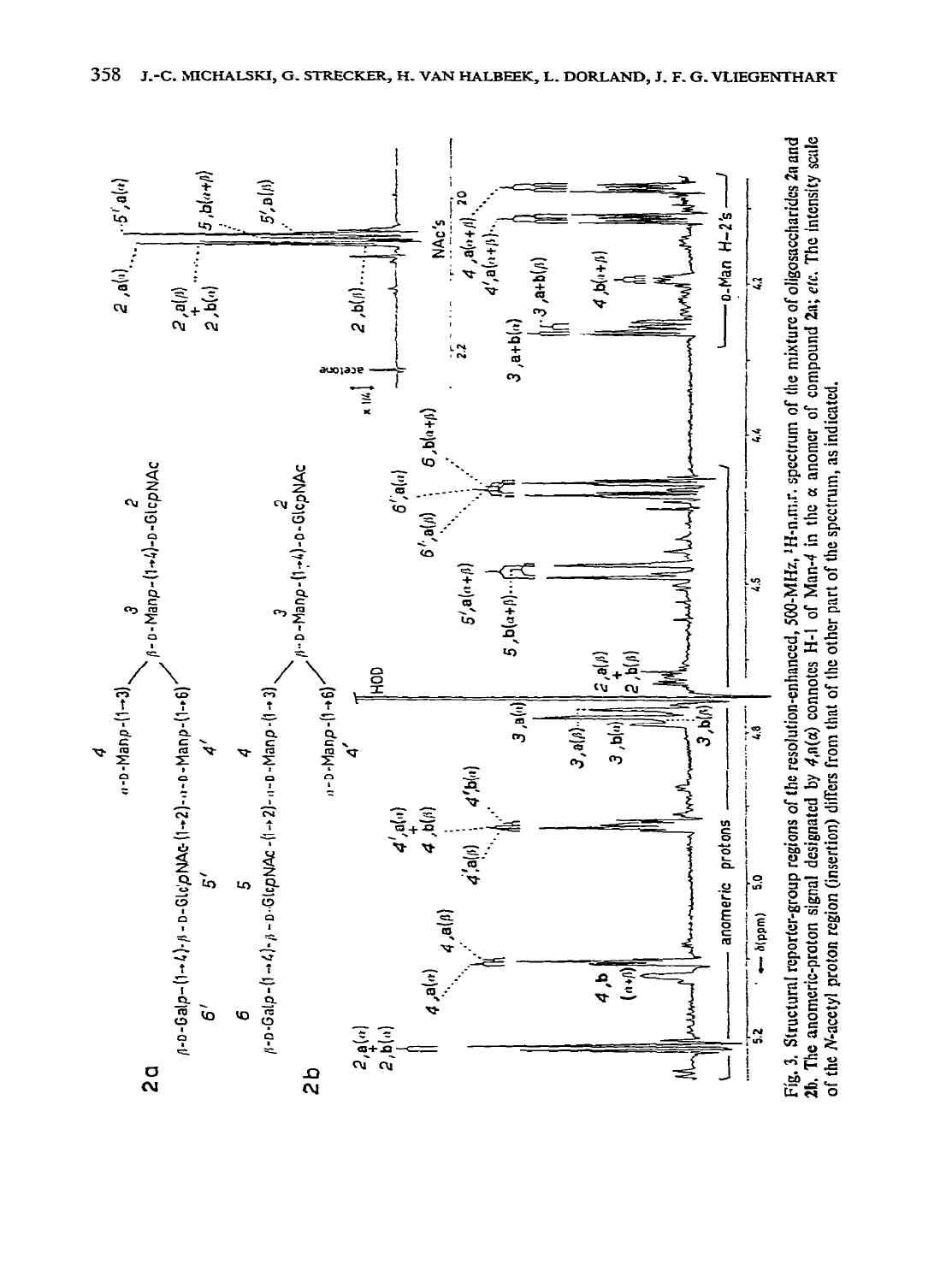the N-acetyl signal of GlcNAc-5', and the H-1 Joublet of Gal- $6'$  are all doubled, in the anomeric ratio. This is in line with the earlier observation<sup>14</sup> that the influen<sub>ce</sub> of anomeric configuration is rather pronounced in the signals of the  $4'-5'-6'$  (lower) branch. Oligosaccharide **1 is** therefore identified as a lower-branch, mono-antennary ALacetyl-lactosamine-type structure.

*Oligosaccharide* 2. — The results of the methylation analysis of 2 (Table II) show that the Gal residues present occupy terminal positions. Further, the three Man derivatives indicate the presence of a Man residue which is substituted at C-3 and C-6, a terminal Man residue, and a Man residue substituted at C-2. The 500-MHz,  ${}^{1}H$ -n.m.r. spectrum of 2 (Fig. 3) reveals that it is a mixture of two isomeric hexasaccharides, both ending in GlcNAc-2. These hexasaccharide components have in common the mannotriose branching-core in  $\beta$ -(1- $\rightarrow$ 4) linkage to GlcNAc-2, *i.e.*, a Man-3 residue which is substituted at C-3 and C-6 by  $\alpha$ -Man-4 and  $\alpha$ -Man-4', respectively. This is evident from the chemical shift of H-2 of Man-3 (Table III) in conjunction with the presence of Man-4 and Man-4' structural reporter-group signals (Fig.  $3)^{14,17}$ .

The conclusion that a mixture of two oligosaccharides is involved is primarily based on the occurrence of a pair of well-separated signals for H-l of Man-4 and for H-2 of Man-4, with relative intensities of 3 : 1 within each pair (Fig. 3). The main component (2a, *75%)* contains a terminal Man-4. This can be deduced from the chemical shifts of H-1 and H-2 of this residue ( $\delta$  5.105 and 4.071, respectively). These values are identical with those for structurally related oligosaccharides containing a terminal Man-4 residue, namely,  $\alpha$ -D-Manp- $(1\rightarrow 3)$ - $\beta$ -D-Manp- $(1\rightarrow 4)$ -D-GlcpNAc<sup>16</sup> and  $\alpha$ -D-NeuAcp-(2->6)- $\beta$ -D-Galp-(l->4)- $\beta$ -D-GlcpNAc-(l->2)- $\alpha$ -D- $\text{Map-}(1\rightarrow 6)$ - $\lceil \alpha$ -D-Manp- $(1\rightarrow 3)$ ]- $\beta$ -D-Manp- $(1\rightarrow 4)$ -D-GlcpNAc<sup>19</sup>. The relatively narrow lines of the H-1 signal for Man-4 at  $\delta$  5.105 reflect the relatively large flexibility of Man-4 with respect to the linkage conformation, inherent in a terminal sugar residue<sup>17</sup>. The Man-4' residue in 2a bears a  $\beta$ -linked N-acetyl-lactosaminyl group at O-2, as is evident from the chemical shift for H-2 of Man-4' ( $\delta$  4.112) (cf. 1, Table III). The n.m.r. features of GlcNAc-5' and Gal-6' in 2a are in full agreement with those described for 1 (see Table III).

The set of signals with relatively low intensity (Fig. 3) is attributed to the minor component (2b, *25%)* of the mixture. Compounds 2a and 2b differ in the location of the iV-acetyl-lactosaminyl group. Compound 2b contains a terminal Man-4', since the H-2 signal of Man-4' is hidden in the bulk resonance of sugar skeleton protons  $(3.9 < \delta$  H-2  $<$  4.0) (not shown in Fig. 3). This criterion has been applied in the structural characterisation of various oligosaccharides and glycopeptides containing a terminal Man-4' residue<sup>14,16,18-20</sup>. The substitution of Man-4 in 2b at O-2 by a  $\beta$ -linked N-acetyl-lactosaminyl group is reflected in the downfield shifts for H-1 ( $\Delta\delta$  0.018) and H-2 ( $\Delta\delta$  0.122) of Man-4, as compared to 2a (Table III). Furthermore, the chemical shifts of the structural reporter-groups of GlcNAc-5 and Gal-6 in 2b are slightly, but significantly, different from those of GlcNAc-5' and Gal-6' in 2a, respectively. This is in line with earlier,  $500-MHz$ ,  $H-n,m,r$ , observations on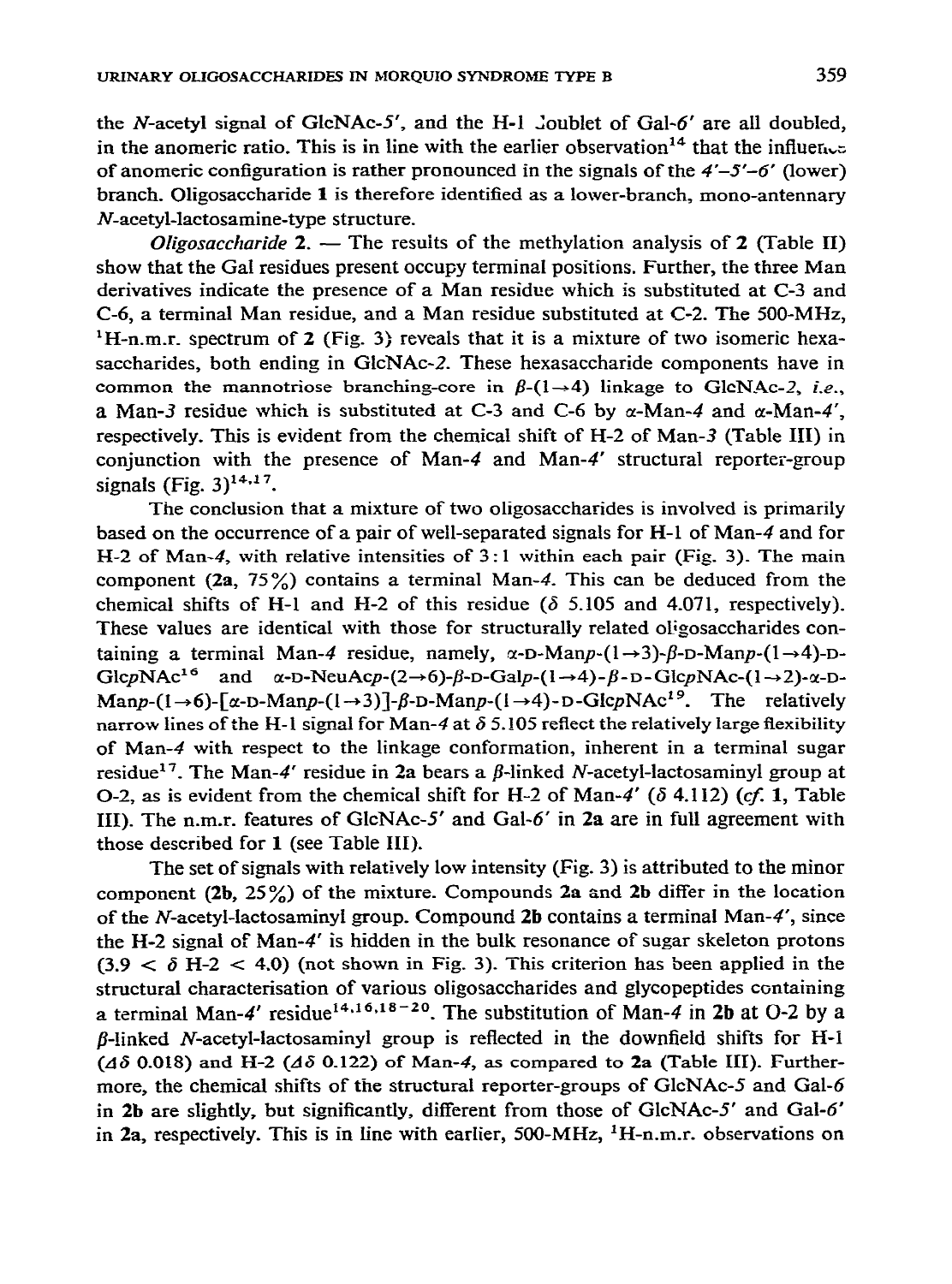related structures containing the  $5-6$  as well as the  $5'-6'$  N-acetyl-lactosaminyl group<sup>14,17</sup>. Finally, it is worth mentioning that the relatively small line-width of the H-l signal of the terminal Man-4 in **2a** renders possible the recognition of the influences of anomerisation upon the chemical shift of this structural reporter-group, whereas, for the substituted Man-4 in  $2b$ , these are masked by considerable linebroadening.

*Oligosaccharide* 3.  $-$  The results of sugar and methylation analyses (Table I and II) of 3 point to a doubly branched structure, terminated in both branches by a Gal residue, and possessing a 3,6-substituted Man residue as the branch point. The 'H-n.m.r. data (Table III) indicate that 3 is a di-antennary oligosaccharide of the  $N$ -acetyl-lactosamine type, with a GlcNAc-2 terminus. The presence of the mannotriose branching-core is inferred from comparison with the data for **2a** and 2b. Both Man-4 (H-2,  $\delta$  4.192) and Man-4' (H-2,  $\delta$  4.113) bear an *N*-acetyl-lactosaminyl group at O-2. The spectral features of 3 accord with those of the asialo di-antennary oligosaccharide isolated from the urine of patients with  $GM_1$ -gangliosidosis<sup>14</sup>.

*Oligosaccharide* 4. - The methylation studies of 4 (Table II) demonstrate that all three Gal residues (Table I) occupy terminal positions. Comparison with the corresponding data for 3 indicates that one of the two  $\alpha$ -Man residues is substituted at C-3 and C-6, indicating the presence of an additional substituent on this Man residue. The 500-MHz,  ${}^{1}$ H-n.m.r. data for 4 suggest the presence of a tri-branched structure, containing three  $N$ -acetyl-lactosaminyl groups linked to the mannotriose branching-core\_ This is indicated by the occurrence of three Gal H-l doublets (one of which is doubled in the anomeric, intensity ratio) at  $4.4 < \delta < 4.5$  and three H-l doublets belonging to non-reducing GlcNAc residues at  $4.5 < \delta < 4.6$ , together with the presence of all of the Man-3, Man-4, and Man-4' structural reporter-group signals (Table III). Both Man-4 and Man-4' bear an N-acetyl-lactosaminyl group at O-2. (Table II).

The assignment of the position of attachment of the third  $N$ -acetyl-lactosaminyl group to  $O<sub>-6</sub>$  of Man-4' (and not Man-4) is based primarily on the shift decrements for H-l and H-2 of Man-4' in comparison to 3 (Table III), whereas the chemical shifts for H-1 and H-2 of Man-4 remain unaltered. The shift decrements are similar to those observed for these protons as a result of the introduction of the  $\beta$ -(1 $\rightarrow$ 6)-linked *N*-acetyl-lactosaminyl group in the step from tri- to tetra-antennary glycopeptides of the N-acetyl-lactosamine type<sup> $14,17$ </sup>. Moreover, the chemical shifts for H-1 of the additional Gal ( $\delta$  4.481) and H-1 of the additional GlcNAc ( $\delta$  4.555) closely resemble those of the N-acetyl-lactosaminyl group  $7'-8'$ ,  $\beta$ - $(1 \rightarrow 6)$ -linked to Man-4' in tetra-antennary structures<sup>17</sup>. The small downfield-shift for H-1 of GlcNAc- $5'$  ( $\Delta\delta$  0.010, Table III) with respect to 3, concomitant with a considerable linebroadening of this resonance due to the attachment of the third unit, corroborates the tri'-antennary\* N-acetyl-lactosamine-type structure for oligosaccharide 4.

<sup>\*</sup>It **is n ecessary to** introduce **this designation provisionally, in order to discriminate between the triantennary structure17 having the third IV-acetyl-factosaminyl group linked to O-4 of** Man-4, **and the structure of 4 presented here.**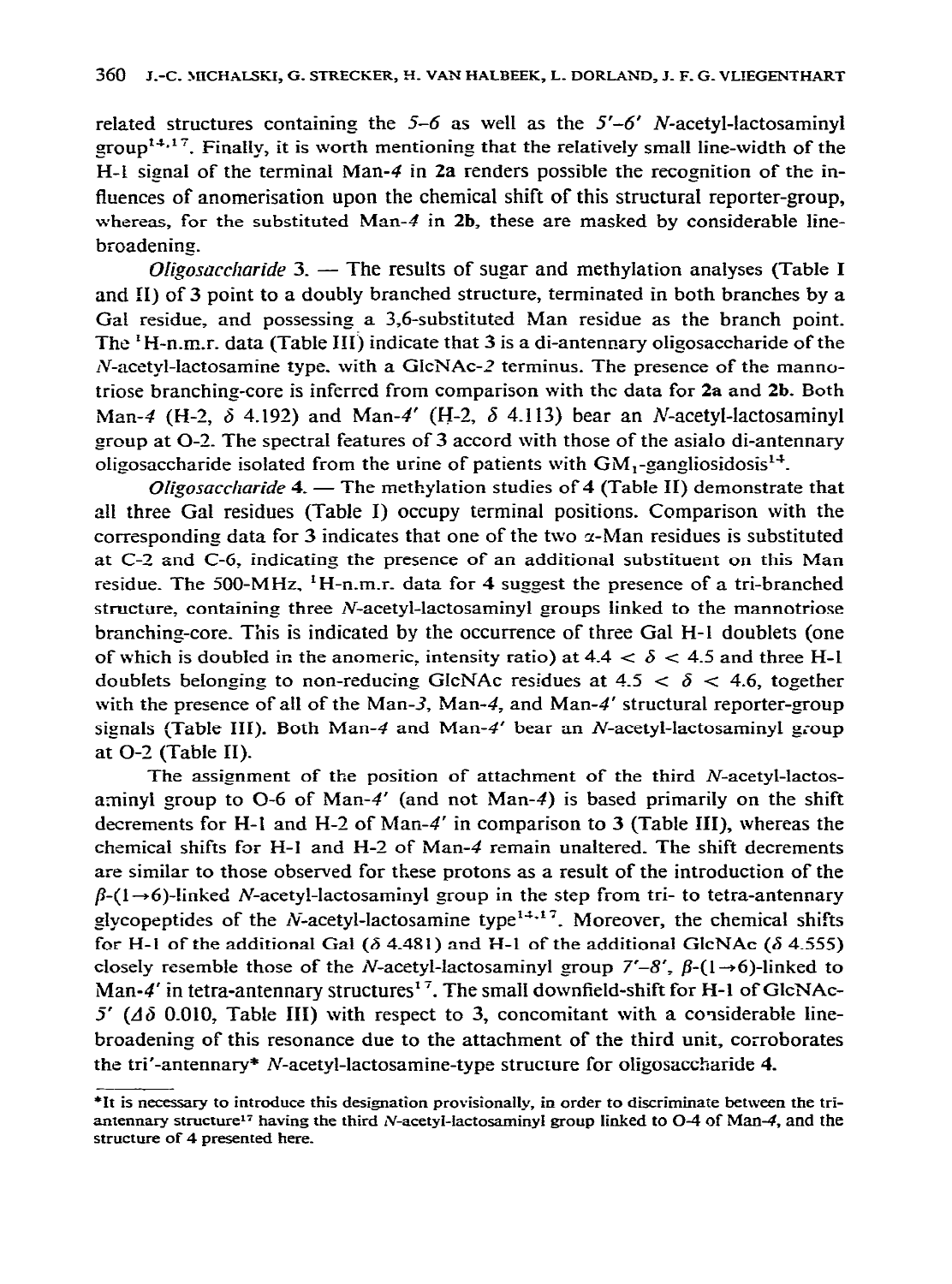*Oligosaccharide 5. -* The methylation analysis of 5 (Table II) affords, *inter alia*, 2-O-methy!mannoside, implicating the occurrence of a 3,4,6-substituted Man residue in the structure. Comparison of the results of sugar and methylation analyses for 5 and 3 (Tables I and II) leads to the hypothesis that 5 is a di-antennary  $N$ acetyl-lactosamine-type oligosaccharide, having an additional GlcNAc residue linked to O-4 of Man-3. This assumption is confirmed by the  $^1$ H-n.m.r. data for 5 (Table III) which reveal the presence of an additional GlcNAc residue, when compared to 3; the chemical shifts for H-1 ( $\delta$  4.47) and the *N*-acetyl group ( $\delta$  2.064) of this residue, together with the  $J_{1,2}$  value (8.4 Hz), provide strong evidence for its location in  $\beta$ -(1- $\rightarrow$ 4)-linkage to Man-3. Similar values have been reported for the chemical shifts of the structural reporter-groups of this intersecting GlcNAc residue (designated GlcNAc-9), which occurs in a heptasaccharide isolated from the urine of a patient having Sandhoff's disease (GM<sub>2</sub>-gangliosidosis, variant O)<sup>21</sup>, and in the carbohydrate chain of chicken ovotransferrin<sup>22</sup>. The profound, characteristic influences of the attachment of GlcNAc-9 on the chemical shifts of the signals for H-l and H-2 of Man-3, Man-4, and Man-4' (cf. the data for 3 and 5 in Table III) are completely analogous to those described earlier<sup>21,22</sup>. Therefore, the structure of oligosaccharide 5 is identified.

#### **DISCUSSION**

The structures of six urinary oligosaccharides that are typical for a patient with Morquio syndrome type B were elucidated by 500-MHz, 'H-n.m.r. spectroscopy in combination with methylation analysis. Oligosaccharides 1-5 belong to the family of N-acetyl-lactosamine-type carbohydrate chains, which probably have been split off from the GlcNAc residue, N-glycosylically linked to asparagine of a glycoprotein, by the action of an endo- $\beta$ -D-hexosaminidase<sup>15</sup>. A striking, common feature of the structures is the preponderance of lower branch N-acetyl-lactosaminyl groups  $\beta$ -(1 $\rightarrow$ 2)- or  $\beta$ -(1 $\rightarrow$ 6)-linked to Man-4'. In this respect, there is a clear difference between the structures of urinary oligosaccharides from patients with  $GM_1$ -gangliosidosis and those with Morquio syndrome type B. Oligosaccharides **1,** 3, and 4 have been reported to be excreted also by patients suffering from  $GM_1$ -gangliosidosis<sup>15</sup>, but, in addition, oligosaccharides  $6-8$  have been found in the urine of these patients<sup>15</sup>. Oligosaccharides **2a, 2b** and 5 are novel constituents in the series of oligosaccharides excreted by patients with lysosomal storage diseases.

The relationship of  $\beta$ -D-galactosidase deficiency in GM<sub>1</sub>-gangliosidosis and in Morquio syndrome type B is not clear. The structure of the excreted oligosaccharides points to an impaired degradation of glycoconjugates in both disorders\_ The lower rate of excretion (10-fold less than in  $GM_1$ -gangliosidosis) and the absence of some oligosaccharide structures of the more-complete type (6-S) may be related to the presence of residual, acid  $\beta$ -D-galactosidase activity in Morquio syndrome type B. The mutant  $\beta$ -D-galactosidase in Morquio syndrome type B fibroblasts retains a residual activity of  $5-10\%$  of controls<sup>3</sup> towards various natural substrates, including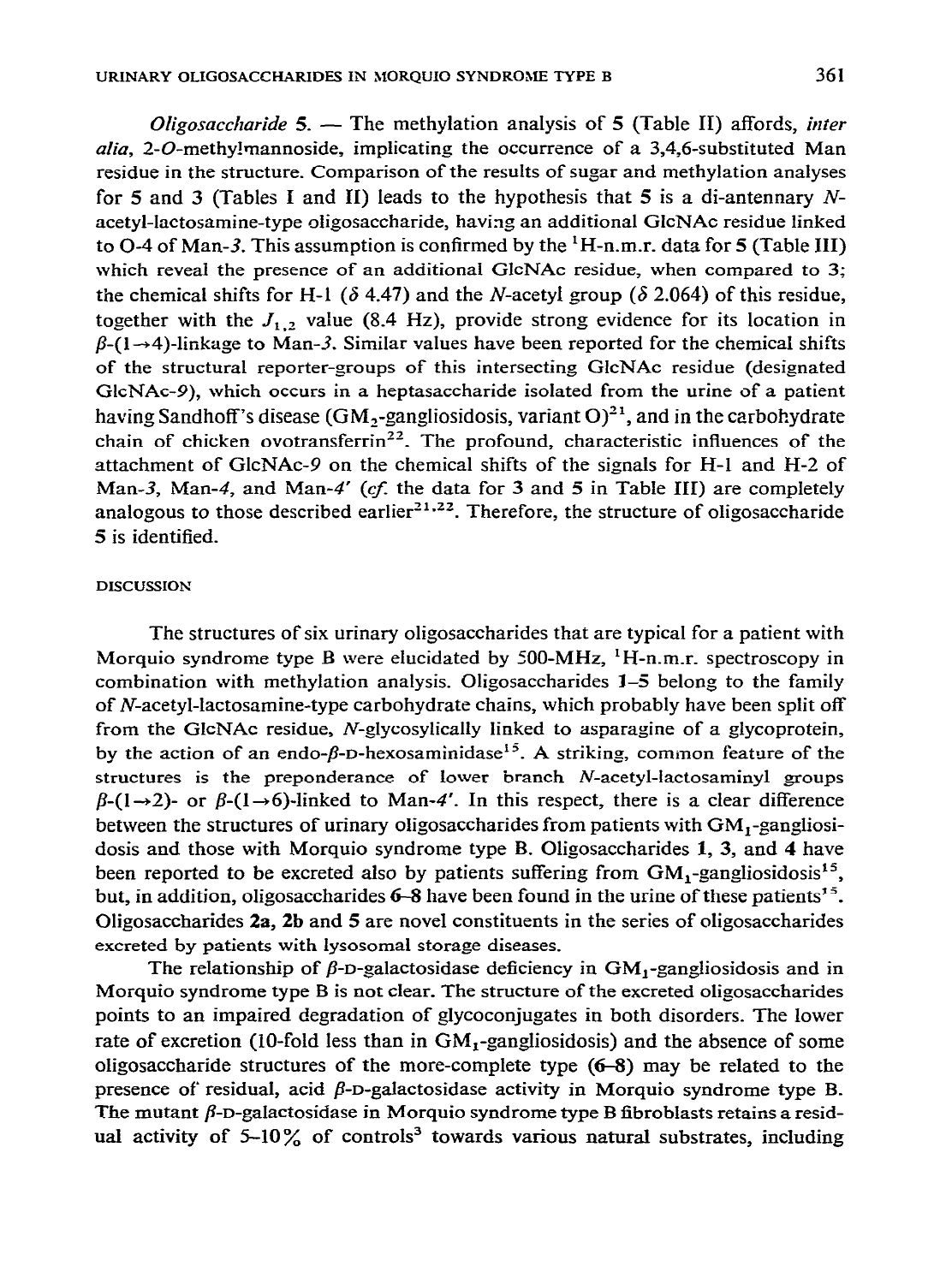

asialofetuin, keratan sulphate, GM ,-ganglioside, and lactose. The mutant enzyme is mainly present in a polymeric form, whereas the monomeric form prevails in control fibroblasts<sup>23</sup>. The Michaelis-Menten constant of the mutant enzyme towards  $p$ nitrophenyl  $\beta$ -D-galactoside is increased<sup>3</sup> more than 10-fold. By the use of the oligosaccharides described here, which possess galactose residues at various non-reducing positions, as substrates for the residual  $\beta$ -D-galactosidase activity in Morquio syndrome type B, further information on the pathogenesis of the impaired catabolism of glycoconjugates may be obtainable.

#### **ACKNOWLEDGMENTS**

We thank Dr. E. Paschke (Münster, West Germany) for the generous gift of urine samples from a patient with Morquio syndrome type B, Professor K. von Figura (Miinsrer) for his keen interest, Dr. W. E. Hull (Bruker Analytische Messtechnik, Rheinstetten, West Germany) for recording the 500-MHz,  ${}^{1}H$ -n.m.r. spectra, and Mr. Y. Leroy, C.N.R.S. technician, for recording the mass spectra and for his expert